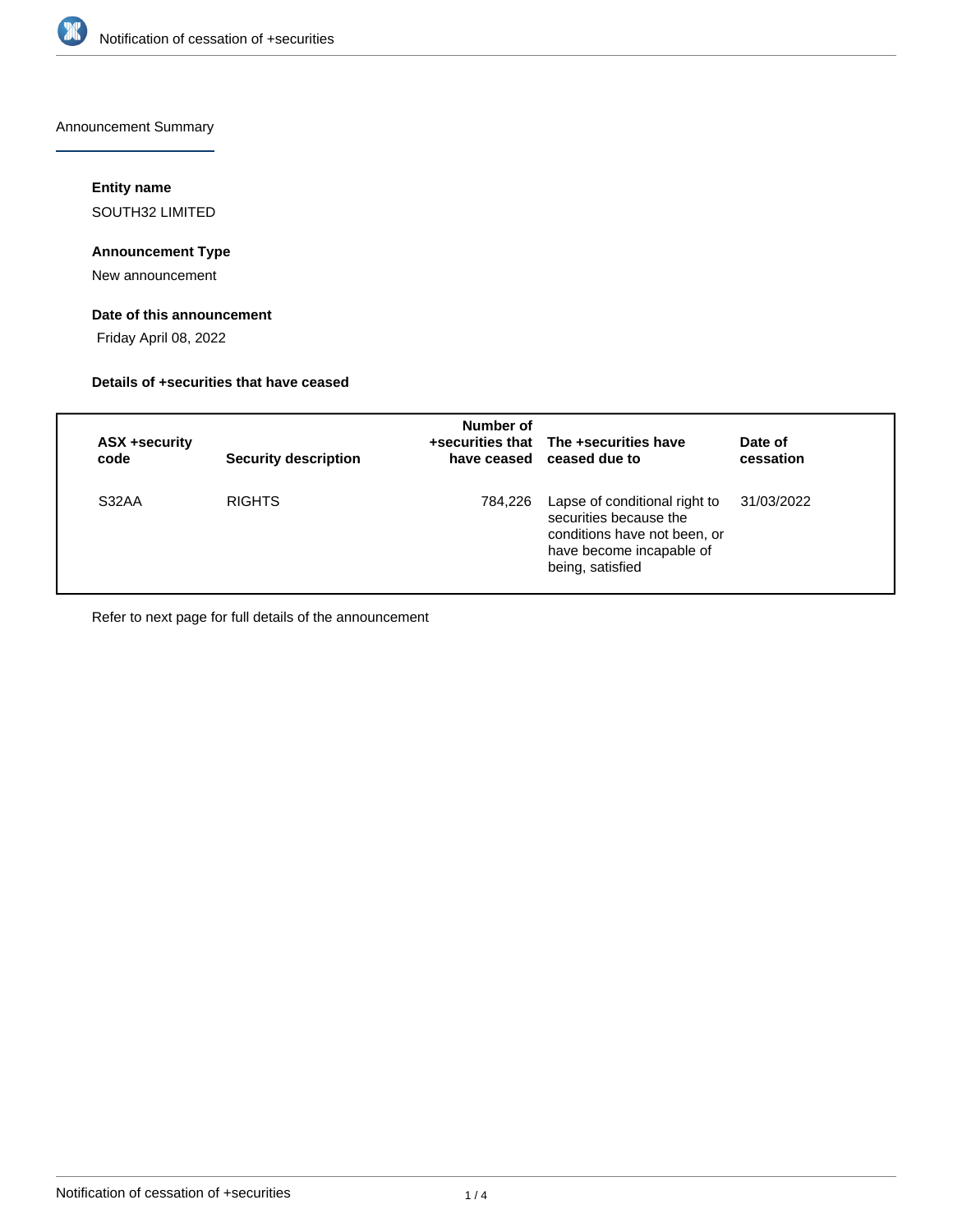

Part 1 - Announcement Details

## **1.1 Name of +Entity**

SOUTH32 LIMITED

We (the entity named above) provide the following information about our issued capital.

**1.2 Registered Number Type** ABN

**Registration Number** 84093732597

**1.3 ASX issuer code**

S32

# **1.4 The announcement is**

New announcement

# **1.5 Date of this announcement**

8/4/2022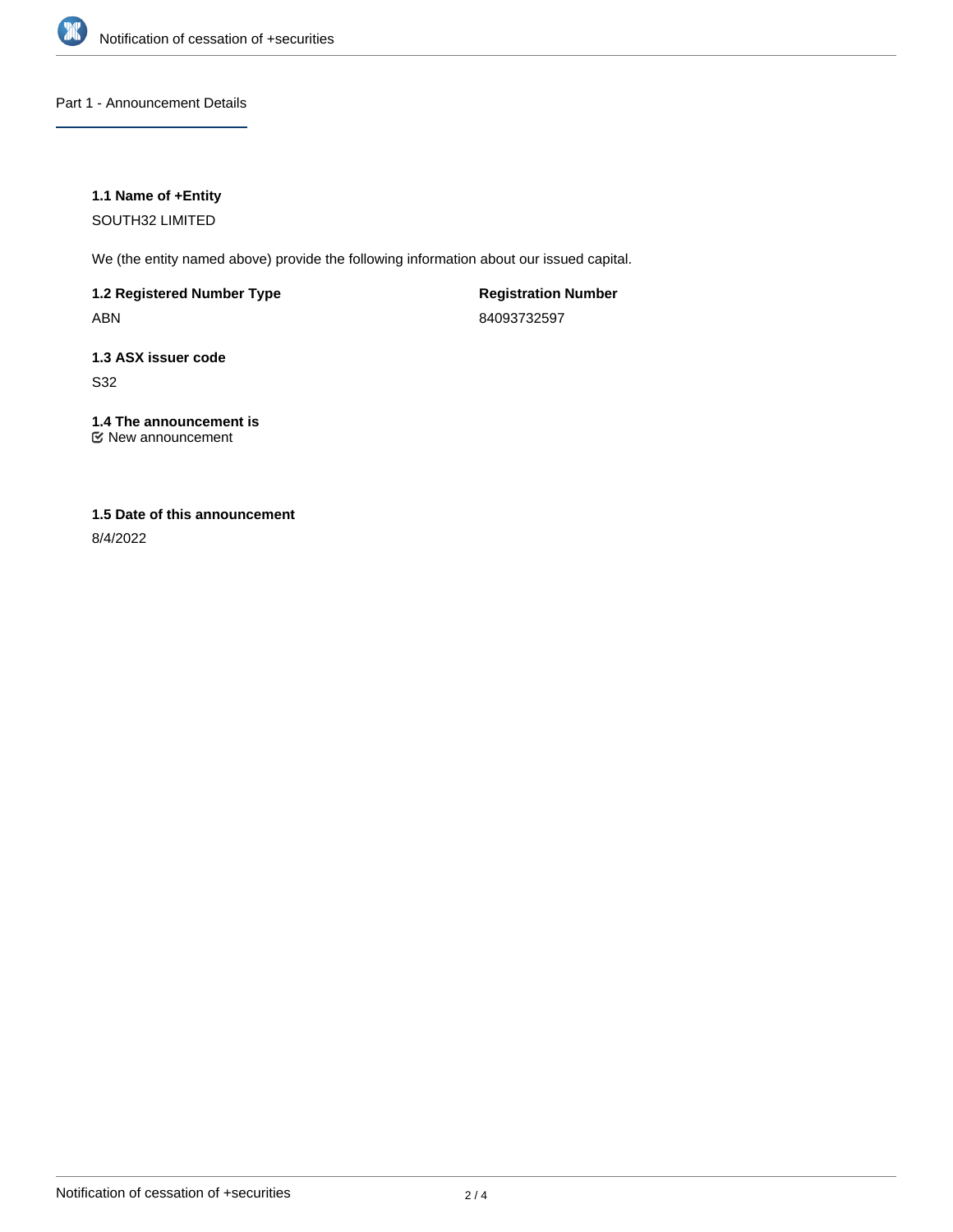

#### Part 2 - Details of +equity securities or +debt securities that have ceased

## **ASX +Security Code and Description**

S32AA : RIGHTS

#### **Unquoted +equity securities that have ceased**

**Number of securities that have ceased**

784,226

#### **Reason for cessation**

Lapse of conditional right to securities because the conditions have not been, or have become incapable of being, satisfied

#### **Date of cessation**

**Is the entity paying any consideration for the cessation?** No

31/3/2022

## **Any other information the entity wishes to notify to ASX about the cessation?**

784,226 Rights lapsed due to cessation of employment.